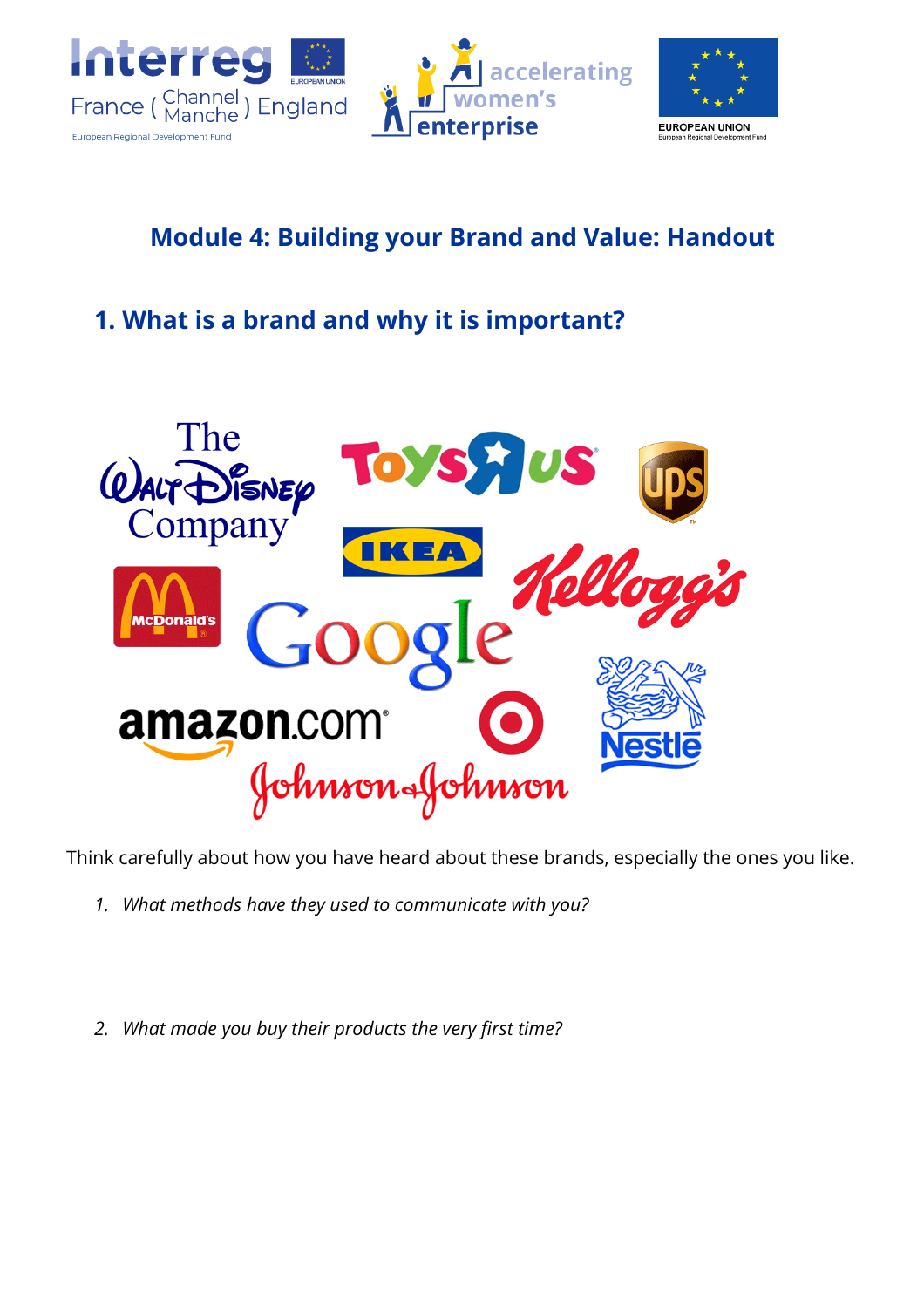CONSIDER. Do you think that these messages were targeted towards you? (age, likes/dislikes, family position, beliefs, values, income, sex, location etc). For example,

- a. The time an advert appeared on TV, the music they used etc
- b. The paper or magazine the advert appeared in
- c. The language and imagery that they used
- d. The event they sponsored
- e. The position of their poster (billboard, back of door, post office etc)
- f. The type of special offer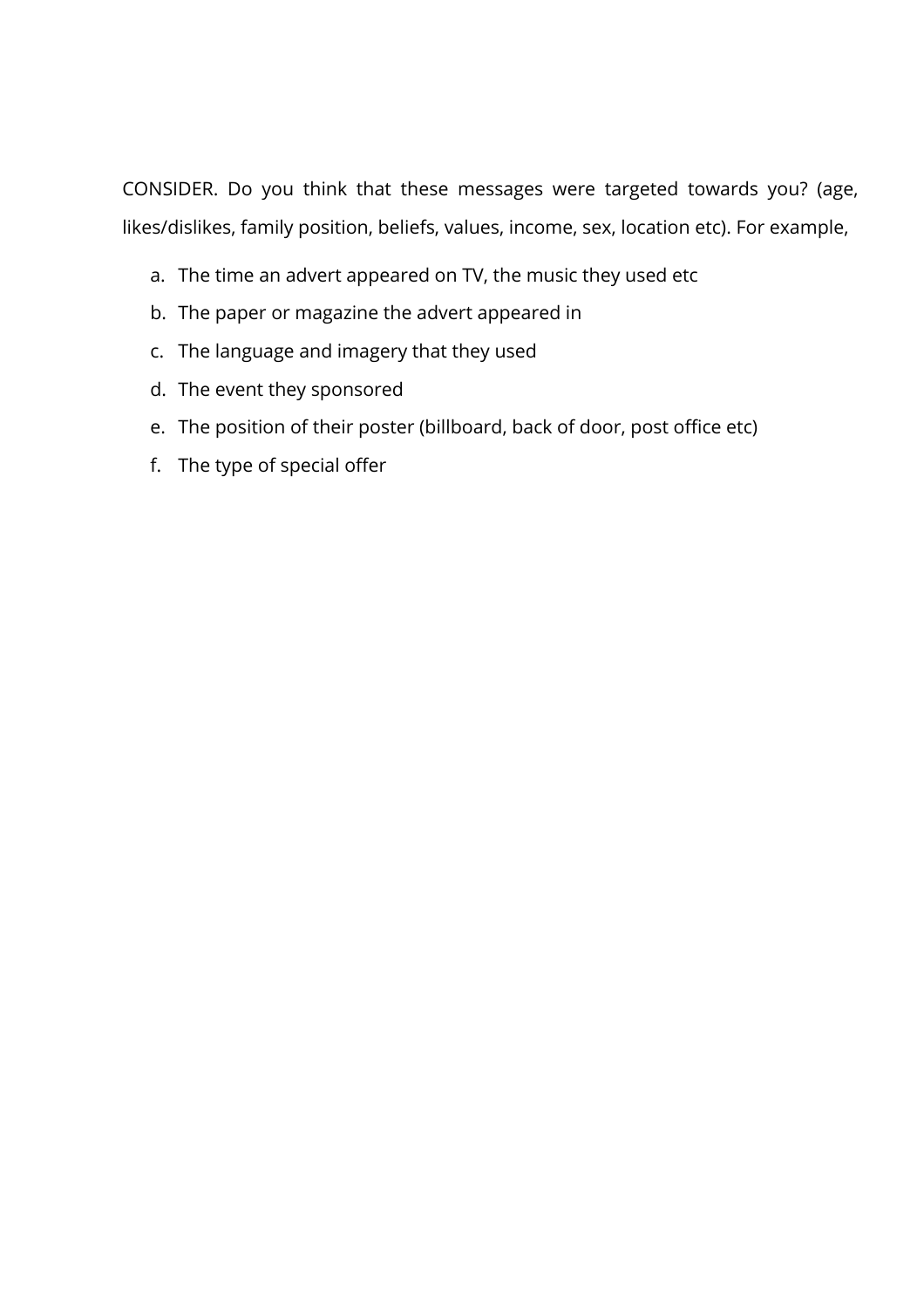### **Creating your USP**

- **1: Describe Your Target Audience**
- **2: Explain the Problem You Solve from your client's perspective**
- **3: List the Biggest Distinctive Benefits (compared to your competition)**
- **4: Define Your Promise/ pledge to your clients**

**5: Combine and Rework -** *Once you've completed steps 1-4, take all of the information you listed and combine it into one paragraph.* 

**6: Cut it down to 1 sentence**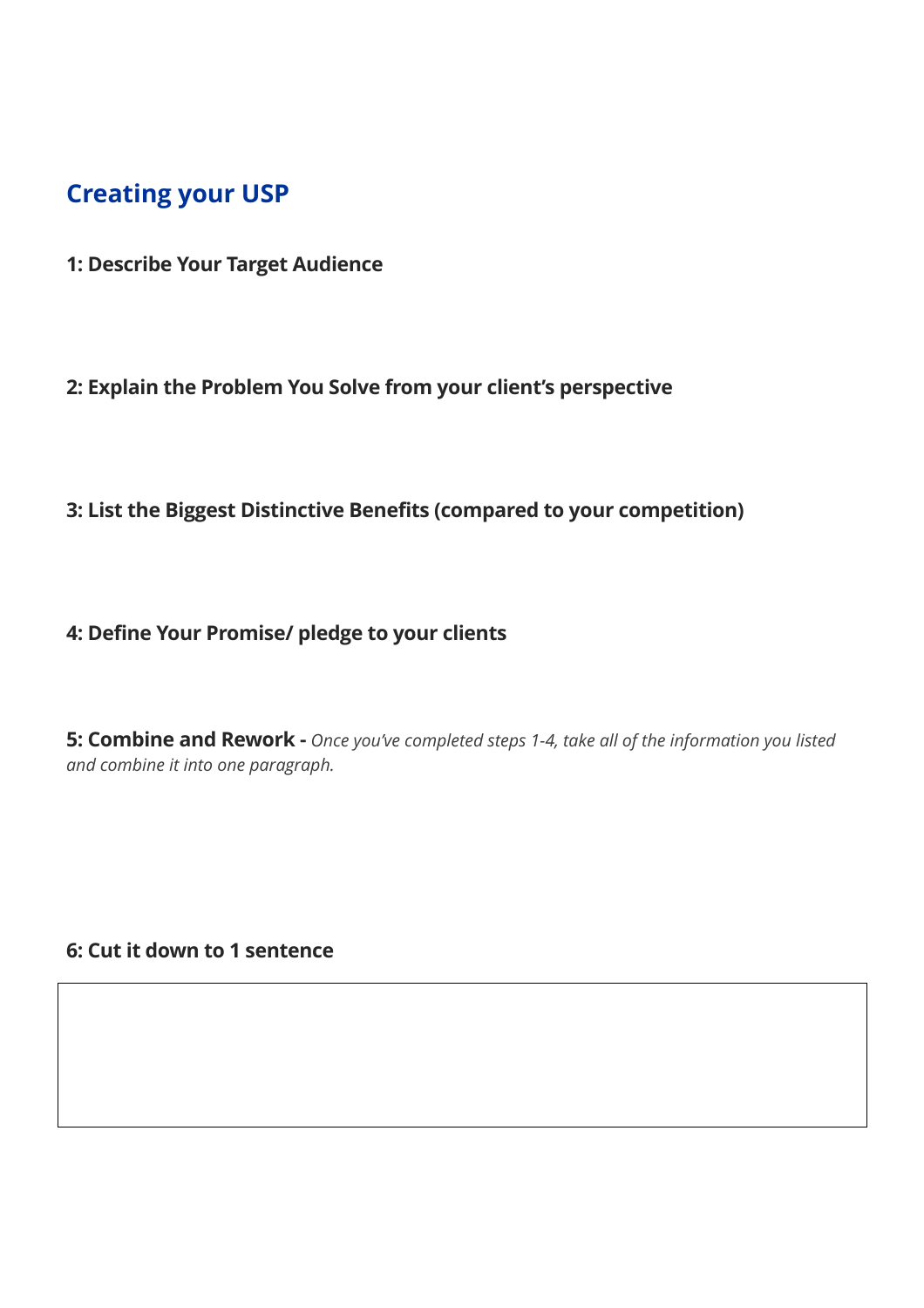## **Brand Association**

#### **Name 5 brands that you 'like' (List the words you associate with them?)**

e.g. AppleMacStylish, reliable, unique, colourful, expensive

- 1.
- $\bullet$  2.
- 3.
- $\bullet$  4.
- 5.

#### **Name 5 brands that you 'dislike' (List the words you associate with them?)**

- 1.
- 2.
- 3.
- $\bullet$  4.
- 5.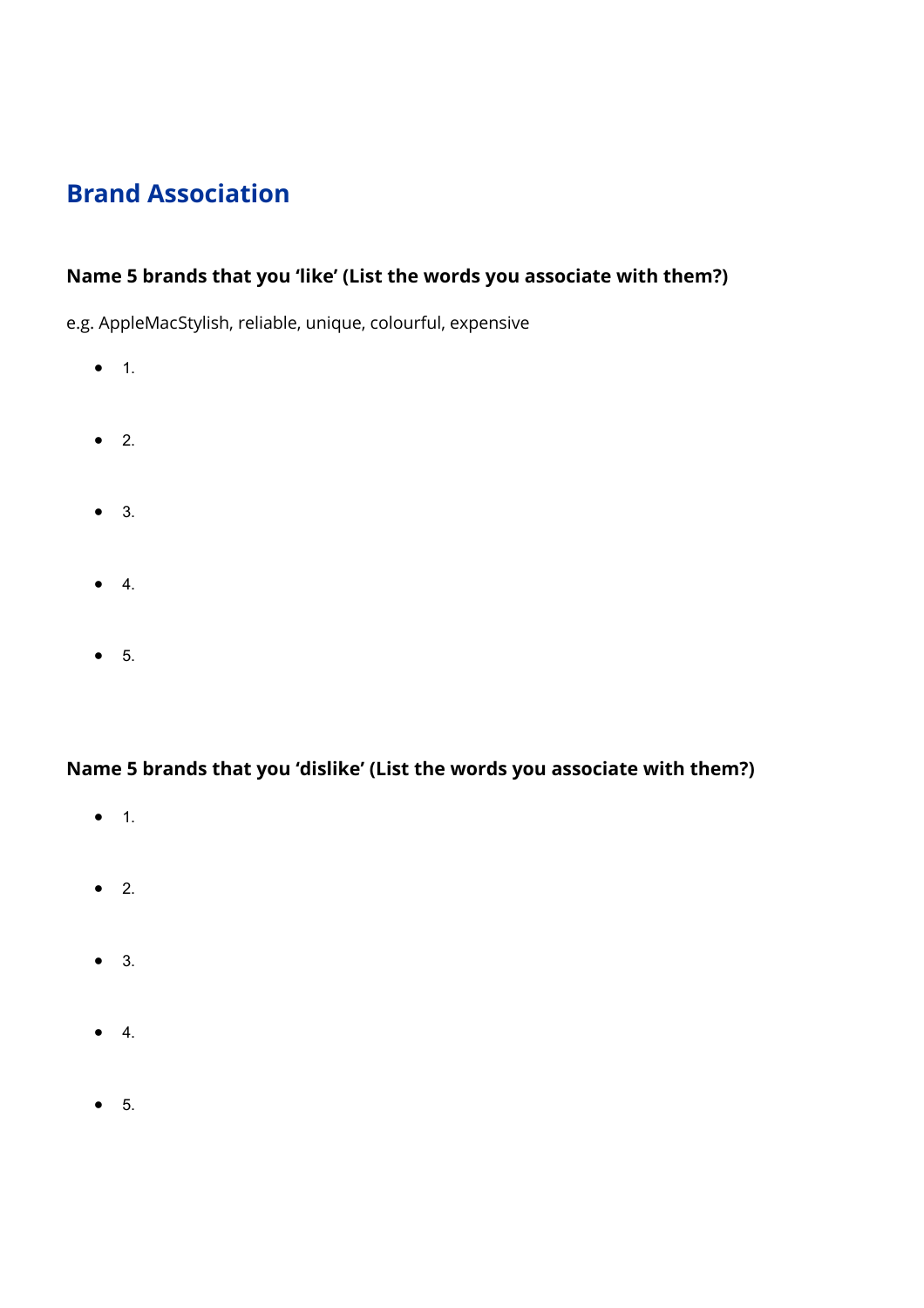## **My Value Proposition**

My target customers are :\_\_\_\_\_\_\_\_\_\_\_\_\_\_\_\_\_\_\_\_\_\_\_\_\_\_\_\_\_\_\_\_\_\_\_\_\_\_

They are dissatisfied with/ cannot get:\_\_\_\_\_\_\_\_\_\_\_\_\_\_\_\_\_\_\_\_\_\_\_\_\_\_\_\_

The really want: \_\_\_\_\_\_\_\_\_\_\_\_\_\_\_\_\_\_\_\_\_\_\_\_\_\_\_\_\_\_\_\_\_\_\_\_\_\_\_\_\_\_\_\_\_\_

Our solution provides:\_\_\_\_\_\_\_\_\_\_\_\_\_\_\_\_\_\_\_\_\_\_\_\_\_\_\_\_\_\_\_\_\_\_\_\_\_\_\_\_\_

Better than: \_\_\_\_\_\_\_\_\_\_\_\_\_\_\_\_\_\_\_\_\_\_\_\_\_\_\_\_\_\_\_\_\_\_\_\_\_\_\_\_\_\_\_\_\_\_\_\_\_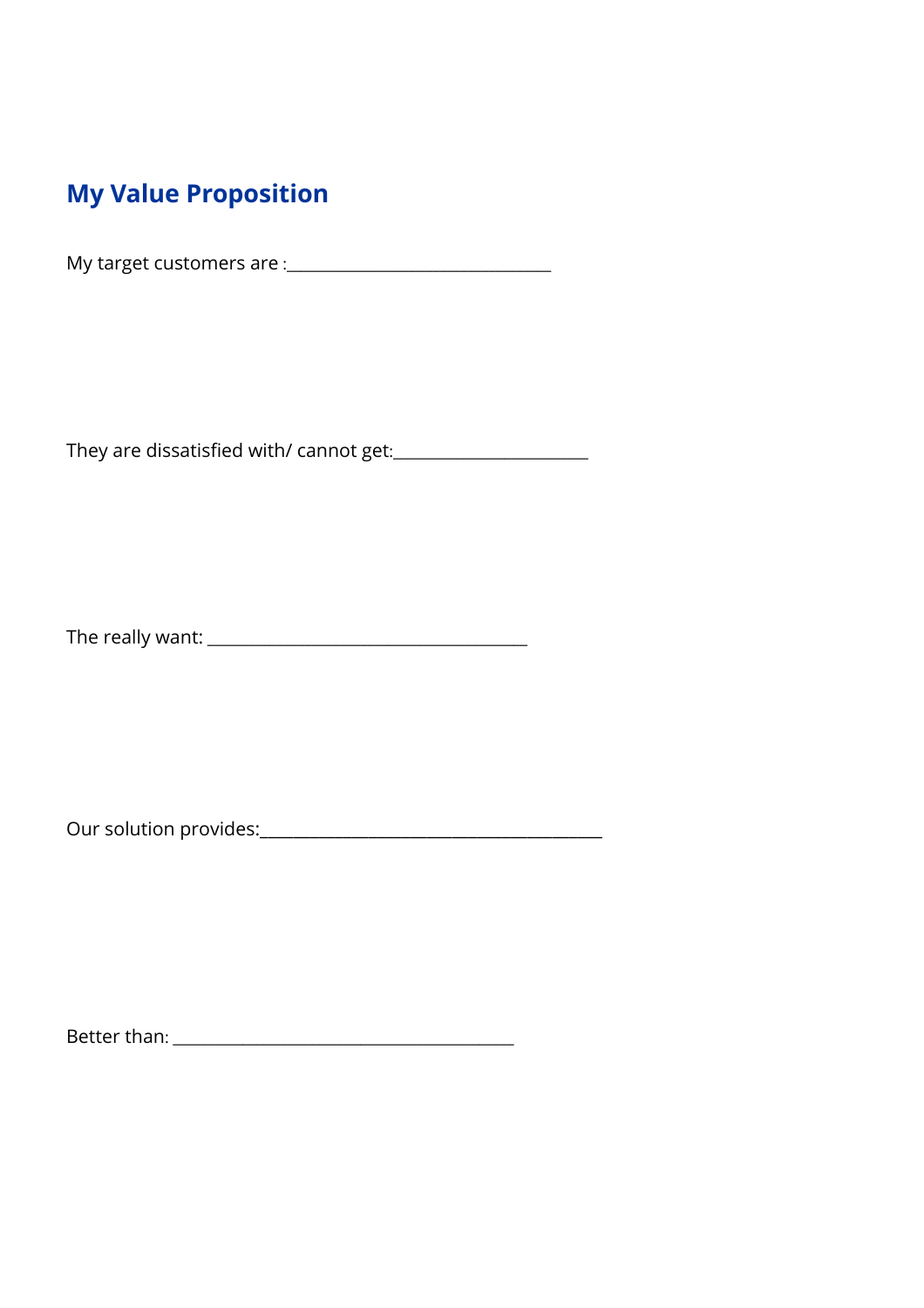### **The Power if a Brand!**

Complete these well-known tag lines with the brand name and mark 'yes' or 'no' to indicate whether you have every bought or used their products.

- And all because the lady loves
- Every little help's \_\_\_\_\_\_\_\_\_\_
- Because I'm worth it
- $\bullet$  It's a bit of an animal  $\qquad \qquad \qquad$
- Beanz meanz \_\_\_\_\_\_\_\_\_\_\_\_
- My mate (love it or hate it)
- Melt in your mouth not in your hands \_\_\_\_\_\_\_\_\_\_\_\_\_\_\_\_\_\_
- Save money live better
- $\bullet$  Just do it!
- Think different  $\sqrt{2}$
- "They're grrrreat"
- "I'd rather have a bowl of  $\Box$
- "A \_\_\_\_\_\_\_\_\_\_ a day helps you work rest and play"
- "Maybe she's born with it? maybe its \_\_\_\_\_\_\_\_\_\_\_\_\_\_\_\_\_\_\_\_"
- $\bullet$   $\blacksquare$  I'M LOVIN' IT!" -
- Connecting people \_\_\_\_\_\_\_\_\_\_\_\_\_\_\_\_\_\_\_